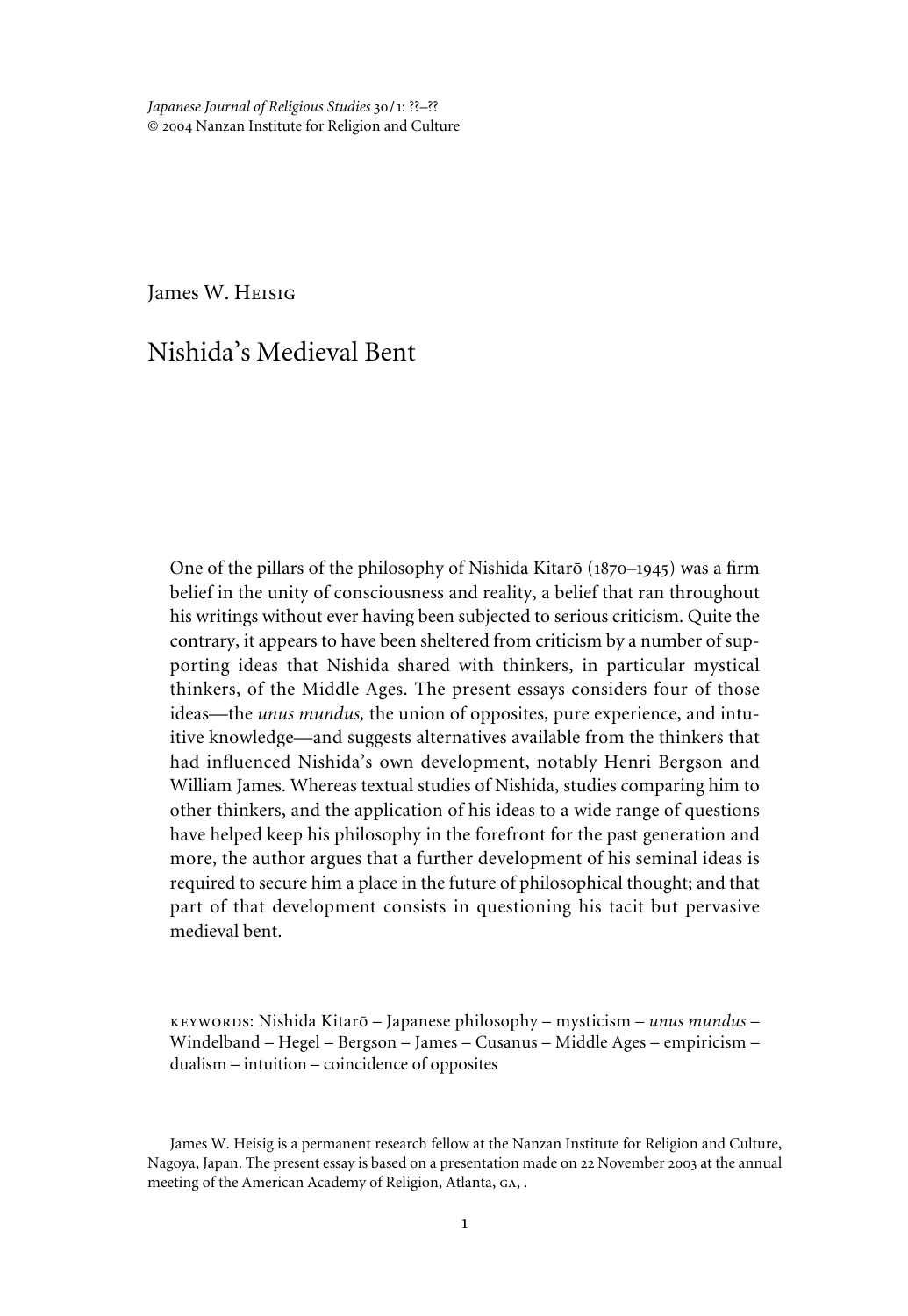$\rm A$ LMOST FROM THE first I have been of two minds about the philosophy of Nishida Kitarõ. On the one hand, I was attracted by its originality. Like many an eager young Japanese student of philosophy, Nishida devoured everything he could about the dominant philosophical currents of the day and drank deeply, in the original languages, of the sources on which they drew. What set him apart was knack for finding just the right thread to tug at in a particular system of thought until the whole would begin to unravel—and then that rare gift of knitting it all back together again in a new pattern. I never had the slightest doubt that in Nishida I was encountering a first-rate philosophical mind.

On the other hand, I could not help feeling troubled by a certain tone of cocksureness that seemed out of place for a philosopher writing in the twentieth century. By the time Nishida set pen to paper for the essays that would become his first book, the unrelenting assaults on metaphysics, epistemology, and logic that accompanied advances in science and the study of non-Western cultures had taken much of the edge of certitude off theories of the unchanging structure of being and the acquisition of truth. And yet when he wrote, Nishida avoided the hypothetical mode, asserting his views with a confidence apparently unmolested by that skepsis.

For years I shifted from one foot to the other in trying to decide about Nishida's philosophy, at one moment admiring the originality of his conclusions and at the next questioning the certitude with which he expressed them but never quite able to find my balance. His discipline and genius were obvious; the reasons for his oracular surety were not. An innate ability to x-ray the most complicated questions gave his abstract language an authority that his neglect of everyday experience and the self-critical mood of contemporary philosophy seemed to diminish.

If I had to focus these general impressions on a single idea running through Nishida's writings, it would be his almost superstitious belief in the fundamental unity of consciousness and reality: a belief never questioned, never proved, never even argued, and yet never very far from his mind. Not that he was unaware of criticisms of that assumption, but for some reason he never seemed to let them rattle his confidence in it. At least we have no way of knowing how far this belief was tacit and unexamined, and hence to what extent it infected the fundamental contributions of his philosophy. I have come to suspect that the infection is widerspread, and that the consequences for future developments in the line of Nishida's philosophy are serious but at the same more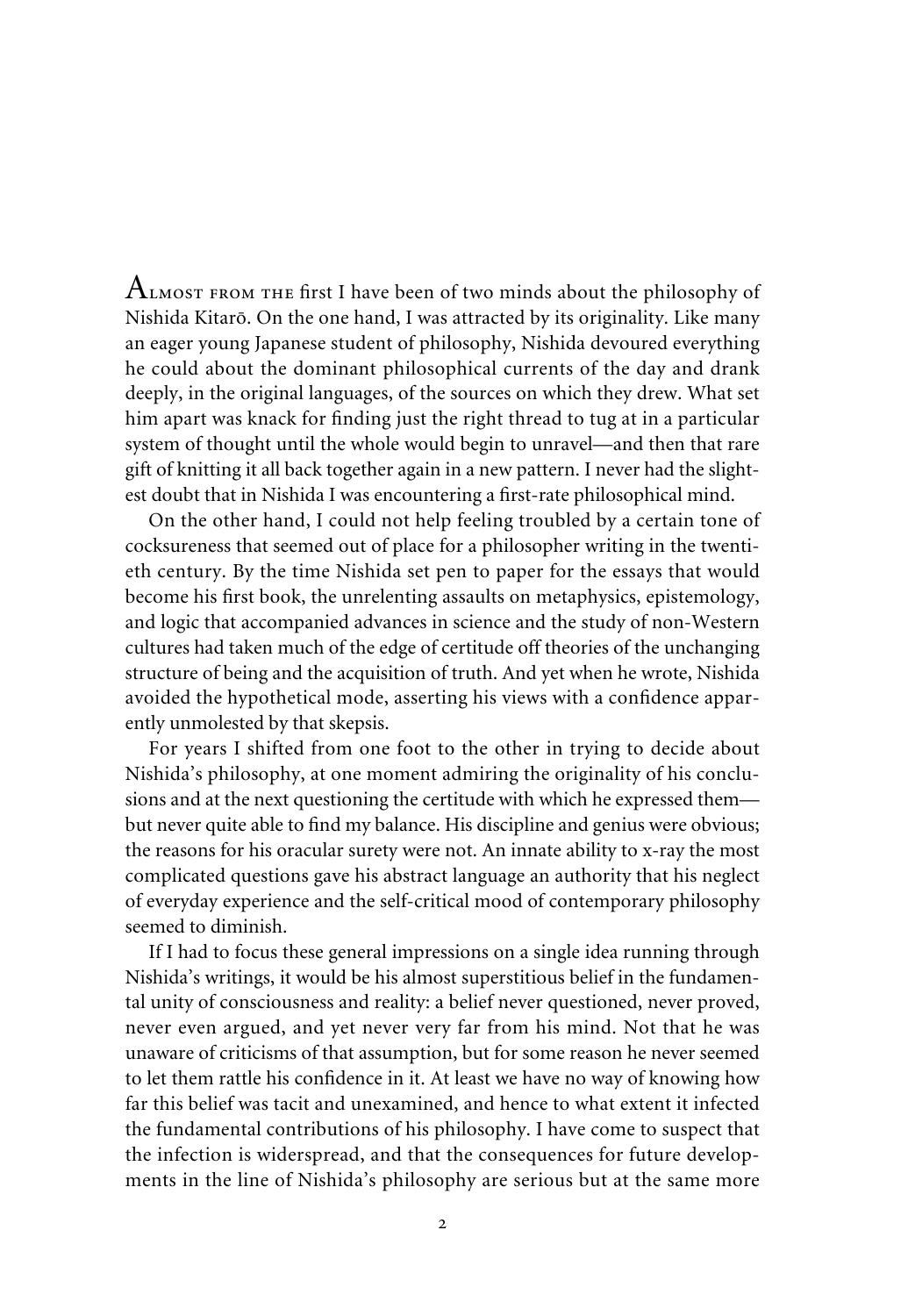promising than much of the textual exegesis occupying students of Nishida's thought. What follows is no more than a hint of an explanation of that promise.

## *The Intuition of an Unus Mundus*

In 1916, five years after completing his first book, *An Inquiry into the Good*, Nishida published his first attempt at an overview of current philosophy for the inaugural issue of *Philosophical Studies,* a journal launched by the Kyoto Philosophical Society. At the time he was reading Windelband's newly published, and in fact final work, *An Introduction to Philosophy* (Yusa 2002, p. 134). Using that book as the basis for his class lectures seems to have encouraged Nishida to try his hand at composing his own survey of philosophy since Kant. He follows Windelband's novel approach of forsaking the traditional chronological approach for a thematic one and blending his own critique into his presentations of others' positions, but his opinions differ markedly from Windelband's on any number of counts. One of them in particular interests me here. I cite from the beginning and the end of that essay:

During the Enlightenment everything mystical was discarded.… In German philosophy arguments about the nature of cognition are elaborate while their explanations of intuition are crude in the extreme. Profound philosophical minds like Meister Eckhart and Jacob Boehme are nowhere to be found in German philosophy today.… Husserl's phenomenological world is a kind of intuitive world, but seems to end up in what he calls a world of pure description… and, at least for me, is incapable of showing relationships in a world of intuitive  $\text{flux}^{-1}$ 

The reference to Eckhart and Boehme in an essay on philosophy since Kant is more than a casual aside on Nishida's part. It is surely meant to reject an argument that runs throughout Windelband's book right to the last page: namely, that there is no solution to the problem of how to reconcile the idea of the oneness of existence, "one of the most solid of all the assumptions of our philosophy of reality," with the *fact* of dualism, "the most certain of all facts." As Windelband sees it, from the time of Plotinus all attempts to posit an inexpressible One rising above all the diversity of the world and the antithesis that make our thought about the world possible may have been emotionally satisfying, but in the end they are ultimately intellectually bankrupt. Nowhere in his argument is mention made of Eckhart or other mystics of the high Middle Ages, except for a passing allusion to "the whole of medieval mysticism" which he proceeds to subsume under his general critique of Plotinus. Later he takes a broad swipe at a "mystical tendency that has infected the thought of our

<sup>&</sup>lt;sup>1</sup> 『西田幾多郎全集』 *Nishida Kitarō zenshū* (hereafter NKZ) 1: 335, 366. The essay is entitled simply "Contemporary Philosophy."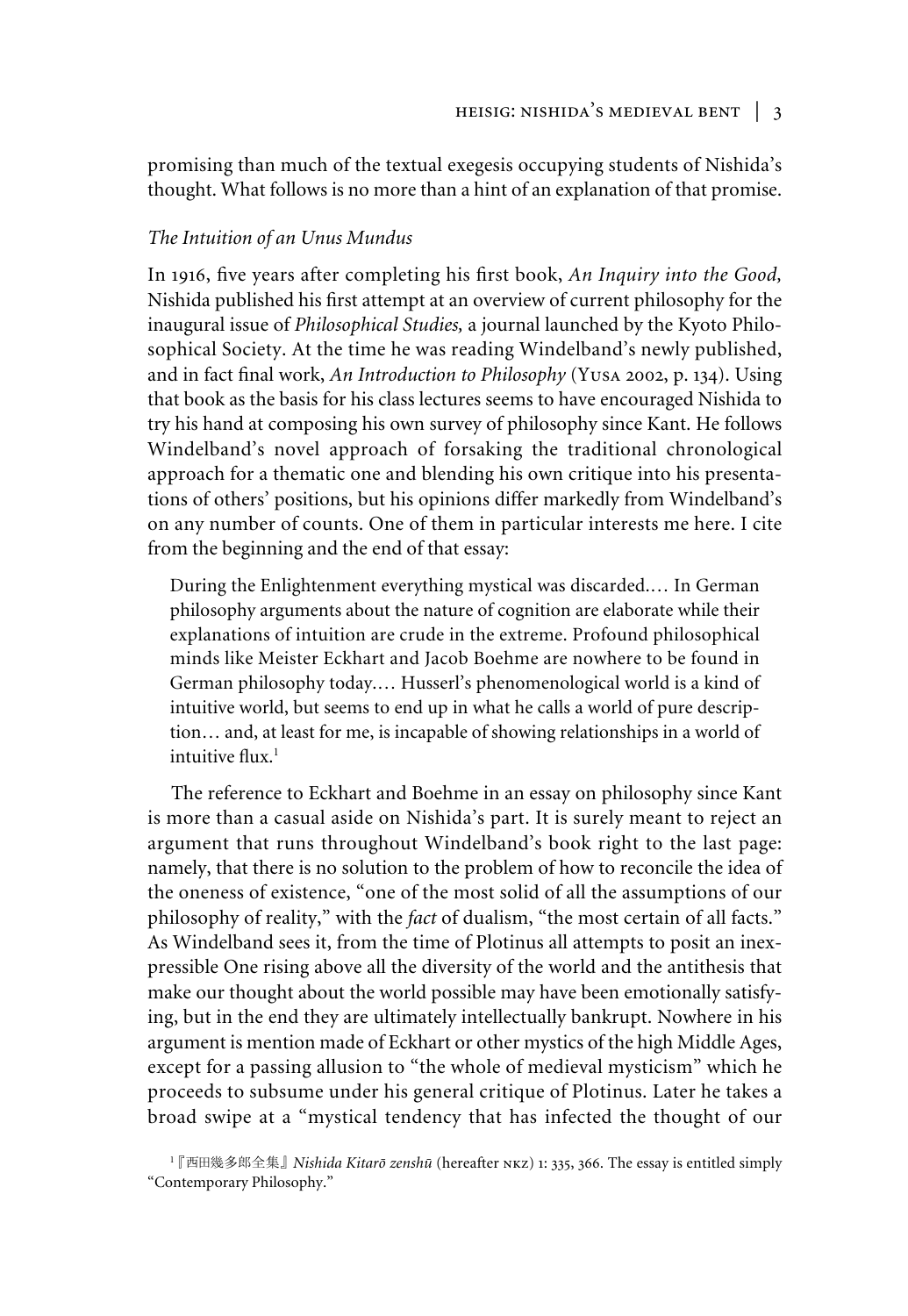time…, that forswears a conceptual knowledge of its subject, abounds in picturesque language and glowing imagination, but yields no firm and distinct results." Boehme is singled out for wallowing in "obscure figures of speech and assumptions that were little more than aspirations." The closest Windelband comes to acknowledging the importance of mystical thought is to cite the "impressively simple" but ultimately erroneous idea of the *coincidentia oppositorum* as found in Giordano Bruno or Nicholas of Cusa, an idea which he laments as having been as "foundational" for later thinkers like Spinoza and Leibniz (Windelband 1923, 79, 84, 329, 358).

It is not hard to see why this did not set well with Nishida. Having struggled in *An Inquiry into the Good* to unify subject and object in consciousness, it must have been a shock for him to read one of the leading thinkers of what was then the dominant philosophical movement in Europe suggesting that such efforts were little more than an outdated form of mysticism or a sophisticated form of religious sentimentalism. Instead of backing down, Nishida steps forward and proclaims a depth in mystical thought "nowhere to be found in German philosophy today." In the years ahead, as he wrestled his way free of Neo-Kantian epistemology, he never let go his conviction of the fundamental unity of reality and of the ability of the mind to intuit it as a union of opposites. Nor did he abandon his critique of the subject-object dichotomy in modern philosophy. Time and again he lays the blame for this fragmentation of the unity of consciousness at the feet of the Cartesian *cogito.* In the essay just cited, for instance, he faults both the Neo-Kantians and the phenomenologists for constructing their various views of the world from the *cogito* (nkz 1: p. 359)*.* Later he will spell out how Descartes betrayed his own radical method of critical negation when he spoke of the thinking self as an external substance whose existence was beyond doubt, thereby distracting the philosophical imagination into a critique of the way the thinking subject grasps the objective reality of the world<sup>2</sup> and losing sight of the *unus mundus.*

There is nothing particularly medieval about the intuition of an *unus mundus,* and it was surely not Nishida's intention to claim there was. Nor does his insistence on a single reality whose identity consists in a union of opposites and is present as such to a consciousness that has ascended to a state of selfawareness suffice to qualify it as a form of medieval mysticism. (In fact, Nishida refused to see his thought as in any sense "mystical.") But there are other aspects to his thought that suggest more of a medieval bent to his fundamental philosophical orientation than he or his followers seem prepared to admit.

Before singling out what I think these aspects are, a word about where such an attempt fits in the current state of Nishida studies. Bluntly said, it does not

<sup>&</sup>lt;sup>2</sup> See his "Essay on Descartes," NKZ 11: 147-88. For an Italian translation of this piece, see Matteo Cestari 2001; a French version appeared recently in Tremblay 2002, pp. 252–82.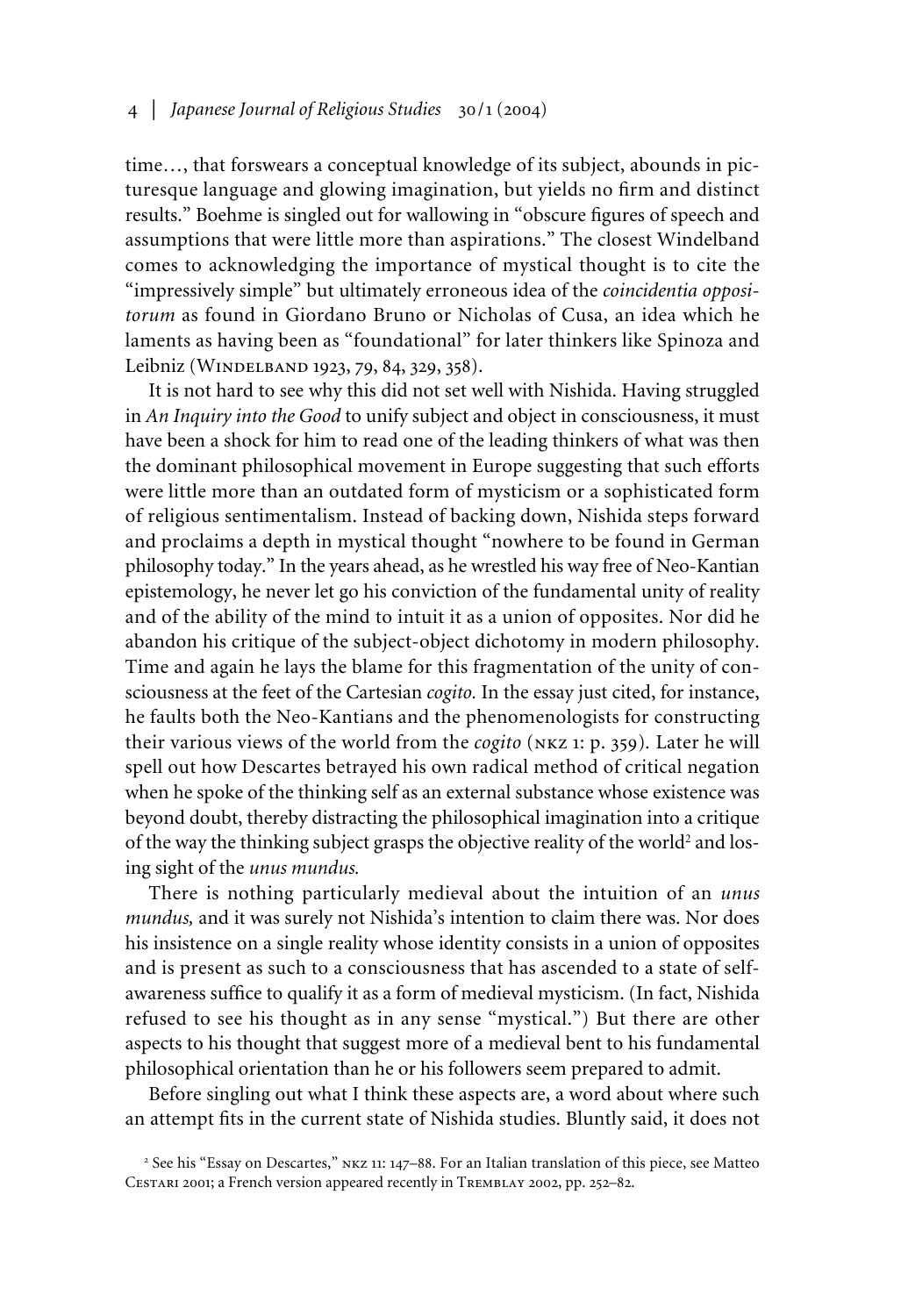# heisig: nishida's medieval bent | 5

seem to fit very well anywhere. It is perhaps only natural that the bulk of Nishida scholarship has focused on analyzing his thought and its development. This includes comparing his ideas to those of the philosophers who most inspired him, to those whose thought he tried to go beyond, and even to thinkers he did not know or read. Studies of these sorts abound. Criticism, in large part, has clustered around what is surely the weakest point of his thought, namely his views on culture, politics, and world order. What I referred to as, and what I think Nishida would agree to have been, his fundamental philosophical orientation seems by and large to have escaped confrontation.

Admittedly it is difficult to know where to locate Nishida in the intellectual history of his age in general and of Japan in particular. If there was such a thing as an historical a priori—or *episteme,* as Foucault calls it—at work in the age when Nishida was writing, setting the horizons for what can be thought, shaping the way facts appear within that field of vision, and defining the conditions in which discourse about things can be said to be true, Nishida did not belong to it, or at least not comfortably. In the attempt to think in terms intelligible both to Western modernity and to traditional Japan, his inclination to certain medieval ideas helped him keep his footing in the straddle. In a word, he seems to have set a certain cluster of ideas aside as a kind of sacred preserve, walled in by his own instinctive sentiment of their verity. This sanctuary of ideas gave him a middle ground from which to seek the reconciliation of East and West that had eluded so many others. The question is whether this such ideas belong to Nishida's fundamental orientation or merely served him as an ancillary stimulus, or more radically put, what remains of Nishida philosophy without them. Before tackling that question, I would like to single our four principal ideas that characterize what I am calling his medieval bent.

### the infinite in the finite world

The transition from a finite to an infinite world has been singled out as the turning point from medieval to modern thought.<sup>3</sup> For the Greeks, and the scholastic philosophers who followed them, limitlessness (*apeiron*) was a sign of imperfection: what is infinite is undetermined, and what is undetermined is a lower level of being. Medieval mystics stand as an exception insofar as they tried to avoid the dualism of an infinity completely transcending the determinations of the world and to locate the infinite *within* the finite world.<sup>4</sup> The figure of God incarnate in Christ represents infinity become a "locus" for the world and our experience and knowledge of it. We find this in Eckhart's idea of the birth of God in the ground of the soul and later in Cusanus' reading of Eckhart's ser-

<sup>&</sup>lt;sup>3</sup> The classical source for this view is BLUMENBERG 1966.

<sup>4</sup> Brient (2002) traces this idea in the mystical thought of Eckhart and in a much more explicit way in Cusanus.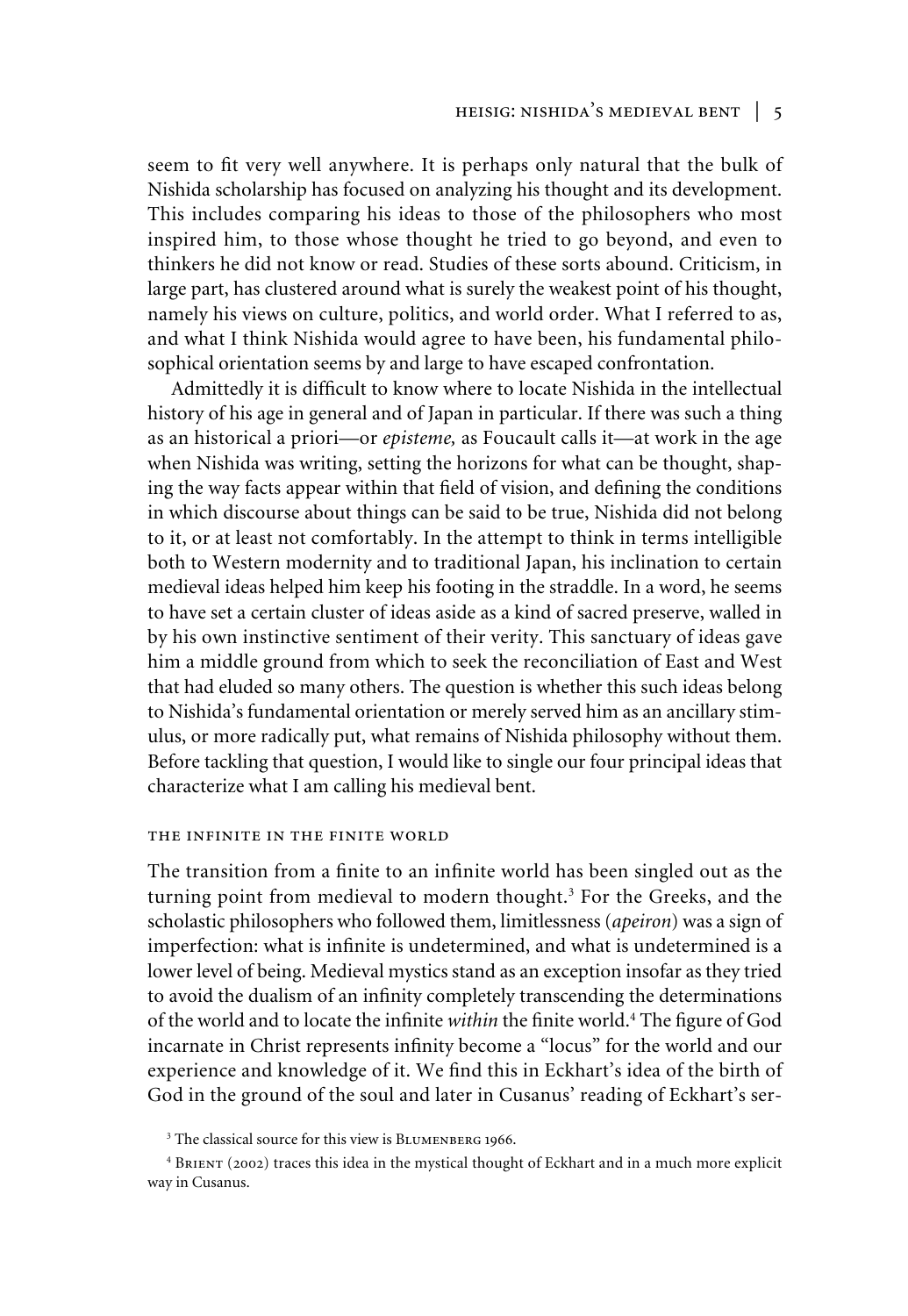## 6 | *Japanese Journal of Religious Studies* 30/1 (2004)

mons, where the world becomes an "infinite process" and Christ becomes an infinite "where" in that process.<sup>5</sup>

In Hegel we have the first sustained attempt to distinguish "determination" from "finitude," allowing for the absolute to be both infinite and self-determining. What makes infinite reality *infinite* is that it is absolutely self-determining in its relationship with relative, finite, historical beings. Hegel's break with the medievals is clear: the absolute is by nature infinite, and any notion of the infinite that is simply a negation of the finite, an infinite finitude in which the determination of the finite is "limitless" and open-ended, is a "bad infinity."

Nishida remains ambiguous on the whole question. Although he frequently pauses to note how his view of reality differs on one or the other point from Hegel's, I do not recall anywhere that he takes up the question of the infinity of the world explicitly. His absolute of nothingness is, like Hegel's absolute of being, infinite and yet self-determining in the world. He also follows Hegel in identifying the absolute with self-consciousness emerging in history of the world. But for Nishida the absolute of nothingness as such lies ultimately beyond the reach all human awareness of it, except insofar as the emergence of self-awareness in the world is an expression of that absolute at work. In this sense his criticisms of the transcendence of the Judeo-Christian God concern only the extent to which that transcendence denies the working and self-expression of God in the world.

All of this seems to reintroduce the dualism that Hegel had thrown out. When all is said and done, the world is finite for Nishida and the absolute is infinite. His problem was how to locate a finite world of becoming in an infinite absolute of nothingness without losing the unity of reality. His solution was the logic of locus which offers a sort of *analogia determinationis* in which the absolute of nothingness is infinitely self-determining vis-à-vis the world, and the finite of being is finitely self-determining within the limits of the world. The logic of a self-determining absolute is Hegelian, but the vision of the world on which it is grafted is medieval.

Nishida's strategy for constructing an *unus mundus* is a mixture of Eckhart and Cusanus. Like Eckhart, he sees God and the world as sharing a common "groundless ground" beyond being and becoming.<sup>6</sup> And like Cusanus, he sees that contact with the infinite rubs off on the finite and transforms it into an

<sup>5</sup> See the 1456 sermon of Cusanus, "Ubi est qui natus est rex Iudeorum?" § 4. The seeds of Cusanus' views can be found even before Eckhart in the writings of Ramon Llull, who says of God: "To be infinite, it is fitting that He should be in every place and outside of all places." From his 1287 work, *Felix, or the Book of Wonders,* cited in Vega 2003, p. 98.

6 See McGinn (2001, p. 35–52) for a solid and comprehensive presentation of Eckhart's idea of "ground." It is difficult to determine how far and precisely when Nishida himself recognized the coincidence. Only in his followers, particularly Nishitani and Ueda, has it been worked out in the context of the original sources.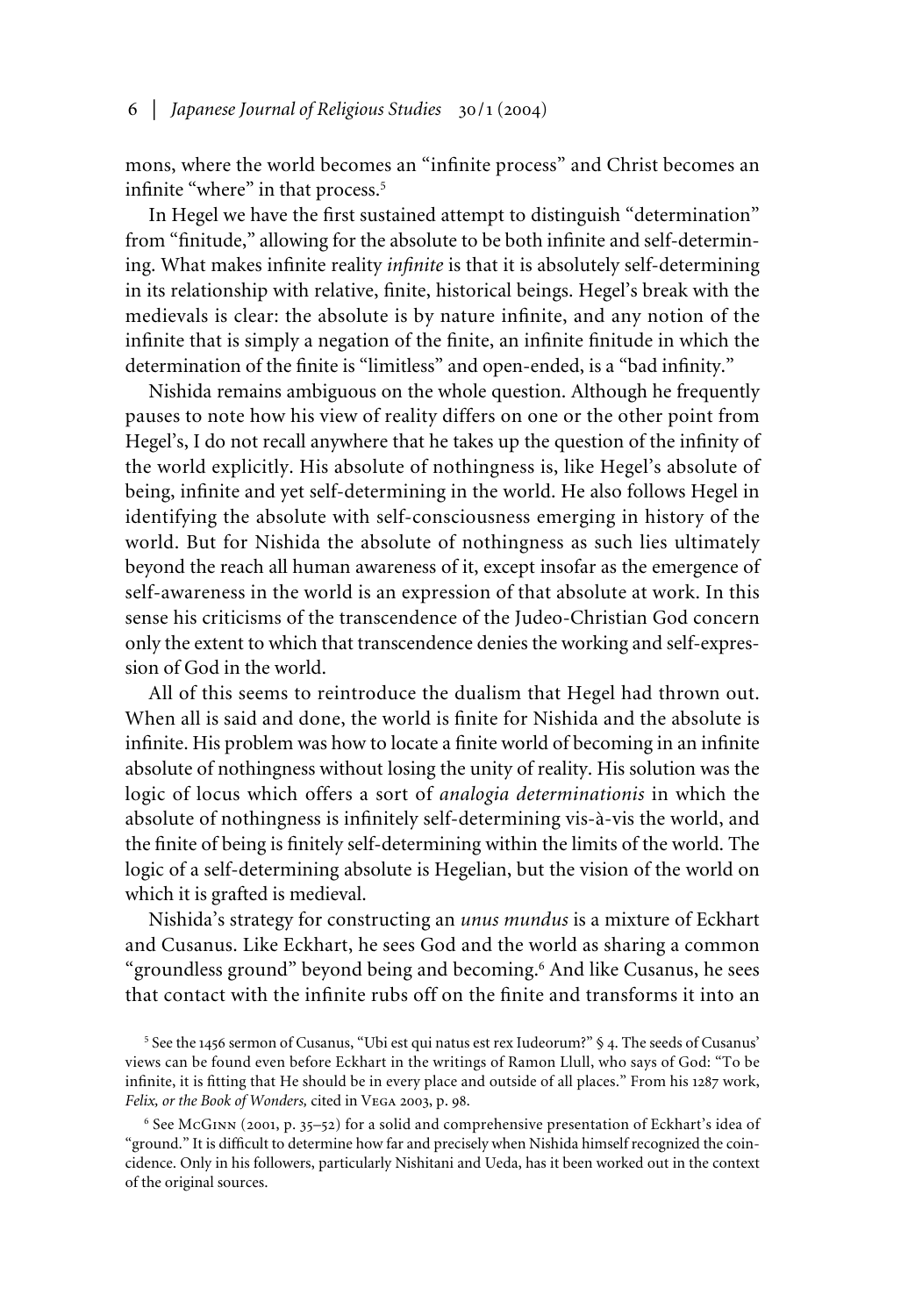infinitely open finiteness, a sphere without a circumference.<sup>7</sup> This is how I read Nishida's frequent allusions to the "infinite process," the "infinite many," and the "infinite universal determination" of the world, and, in obvious allusion to James, even of the "infinite fringe of consciousness." The fact is, Nishida's world is not infinite in the same sense that his absolute is infinite. It is the finite world as the medievals understood it, limited but related to an infinite God. Its only "infinity" is its "infinite drive" to determine itself. In other words, it is totters on the edge of what Hegel called "bad infinity."<sup>8</sup>

We do not need to accept the value judgment implied in Hegel's term to appreciate the point that the absolute must not become a mere inverse image of the world, possessing everything that the world lacks but wants. In the end, the distinction is probably too simple, since it dismisses as "bad" much of what is in fact very good about the relation of limits and the desire to transcend them. But it does draw a sharp line that allows us to see Nishida as standing on the other side of the divide from post-Hegelian thought. There was, however, another option open to him.

In a brief appreciation of the William James's novely of thought, Henri Bergson notes that the needs of modern reason are fulfilled by imagining the world as *infinite*, in contrast to antiquity, which saw it as finite; James, on the other hand, saw it as *indefinite*, leaving reason less satisfied and diminished in importance but the totality of the human person "immeasurably enhanced."<sup>9</sup> (This is close to Bergson's own rejection of an omniscient and omnipotent God in favor of an "immense" one.)

It seems to me that the introduction of a notion of the indefinite between the infinite and the undetermined would be useful for sorting out Nishida's ambiguities regarding the absolute. In the context of James's thought, this would require the substitution of a radical pluralism for the unity of an *unus mundus*—a step that Nishida could not take because of his attachment to the Hegelian relationship between self-awareness and the nature of the real. Something different is called for in his case.

Had Nishida simply wanted to present absolute nothingness as a more radical metaphysics than a metaphysics of being, there would have been no problem with accepting an indefinite view of the world. But he wanted to see nothingness as the completion of consciousness in its highest achievable state, the point at which the narrow locus of ordinary awareness is liberated from its confinement to a world of subject and objects, of individual entities and their

<sup>7</sup> Abe Masao is inaccurate in his oft-repeated claim that the West sees this as a "circle" and Nishida as a "sphere." Both Cusanus, and the Gnostics from whom he took the idea, understand the image as spherical, not as a two-dimensional circle.

<sup>&</sup>lt;sup>8</sup> NISHITANI seems to have been alert to this ambiguity in Nishida and its tendency to "bad infinity" (1982, p. 70).

<sup>&</sup>lt;sup>9</sup> BERGSON 1946, pp. 250-51.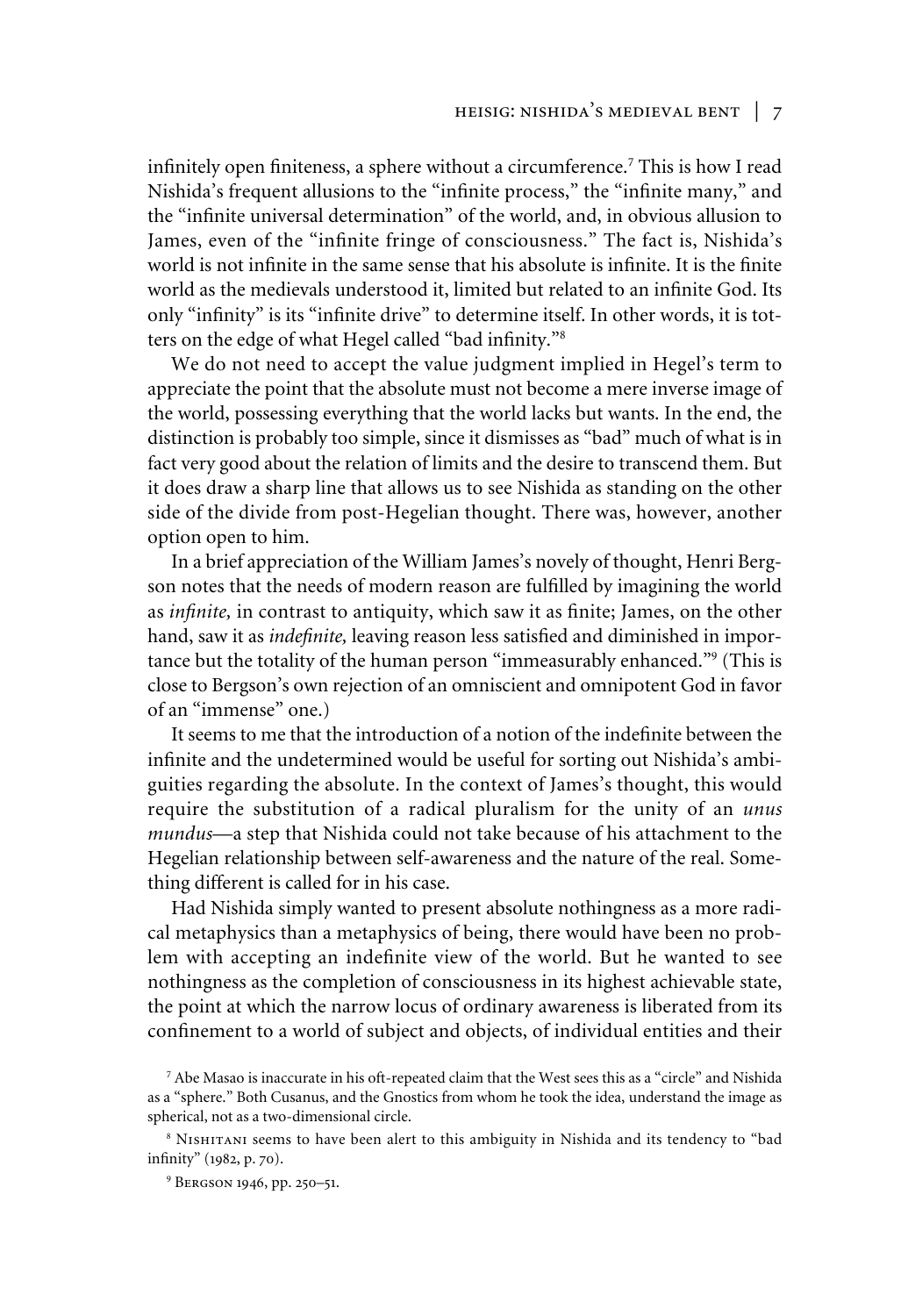### 8 | *Japanese Journal of Religious Studies* 30/1 (2004)

predicates, to the full consciousness of reality as it is. From the viewpoint of human experience, the notion of absolute nothingness had to locate the limitations of the reasoning mind and see through them. The unity of the intelligible world had to lie beyond the confines of the bifurcating mind. He depicted this ascent of consciousness as a series of ever widening concentric circles, the last of which was drawn with a broken line to indicate the "infinite" locus of absolute nothingness. This was the context in which Nishida adopted Cusanus's image of a sphere whose center is everywhere and whose circumference is nowhere.

The main problem with Nishida's logic of locus is that there is nothing more to be said about the relation of self-awareness to absolute nothingness once it has been "intuited." Everything ends in a kind of still wonder, a union of absorption not unlike the mystical states of the medieval authors he found so appealing. The model can be *applied* to traditional religious symbolism,<sup>10</sup> but its explanatory power seems to be exhausted. This was part of Tanabe Hajime's complaint in dismissing it as no more than a variation on an already too abstract Neo-Platonic model of the One and the many.<sup>11</sup>

If, however, we see the broken circle of absolute nothingness as a mark of the indefiniteness of the world, this would mean that one is always thinking within limits and that there are always new frontiers beyond those limits. What for Hegel would be no more than "bad infinity" would have the salutary effect of bringing Nishida's logic closer to ordinary experience. Rather than leap to the notion of an infinite, whose practical consequences are a static state of mind, the idea of a continually receding awareness of the absolute—grasped and released, grasped and released, again and again—might do fuller justice to his insistence on the human struggle between ineffability and the need for selfexpression.

The same can be said of the dual function of Nishida's notion of locus. It is *place,* or the concrete achievement location; but it is also *space,* or the abstract possibility of location. This space in turn is a *utopia* in the sense that it cannot itself be located in any place but is a pure, infinite, and finally static horizon. At the same time, it must be an *atopia* in the sense that it can only be understood insofar as it locates specific places within it, an indefinite, movable horizon.<sup>12</sup> The utopian idea of the absolute of nothingness has no meaning for Nishida without the atopian idea of the intelligible world of being.<sup>13</sup> That is to say, only

<sup>10</sup> Thinkers like YAGI Seiichi 八木誠一 and ONODERA Isao 小野寺功, for example, have applied it to the relationship of God with humanity and to the inner dynamics of the trinity respectively.

<sup>11</sup> NISHITANI's refutation of Tanabe's critique (1991, 182-83) overlooks this aspect.

<sup>12</sup> I have found useful GARGETT's essay on virtual spaces useful for making sense of statements such as: "Perception is *Sein* in an *Absolutes Nicht-Platz* [utopia]…. Activity becomes meaningful when its locus is nothingness, that is, when a *Nicht-Platz* [atopia] stands on its own, when nothingness has taken on the significance of the 'real'" (NKZ 13: 284, 286).

<sup>13</sup> This is how we might make sense of the cryptic lines in a transcript of Nishida's 1926 lectures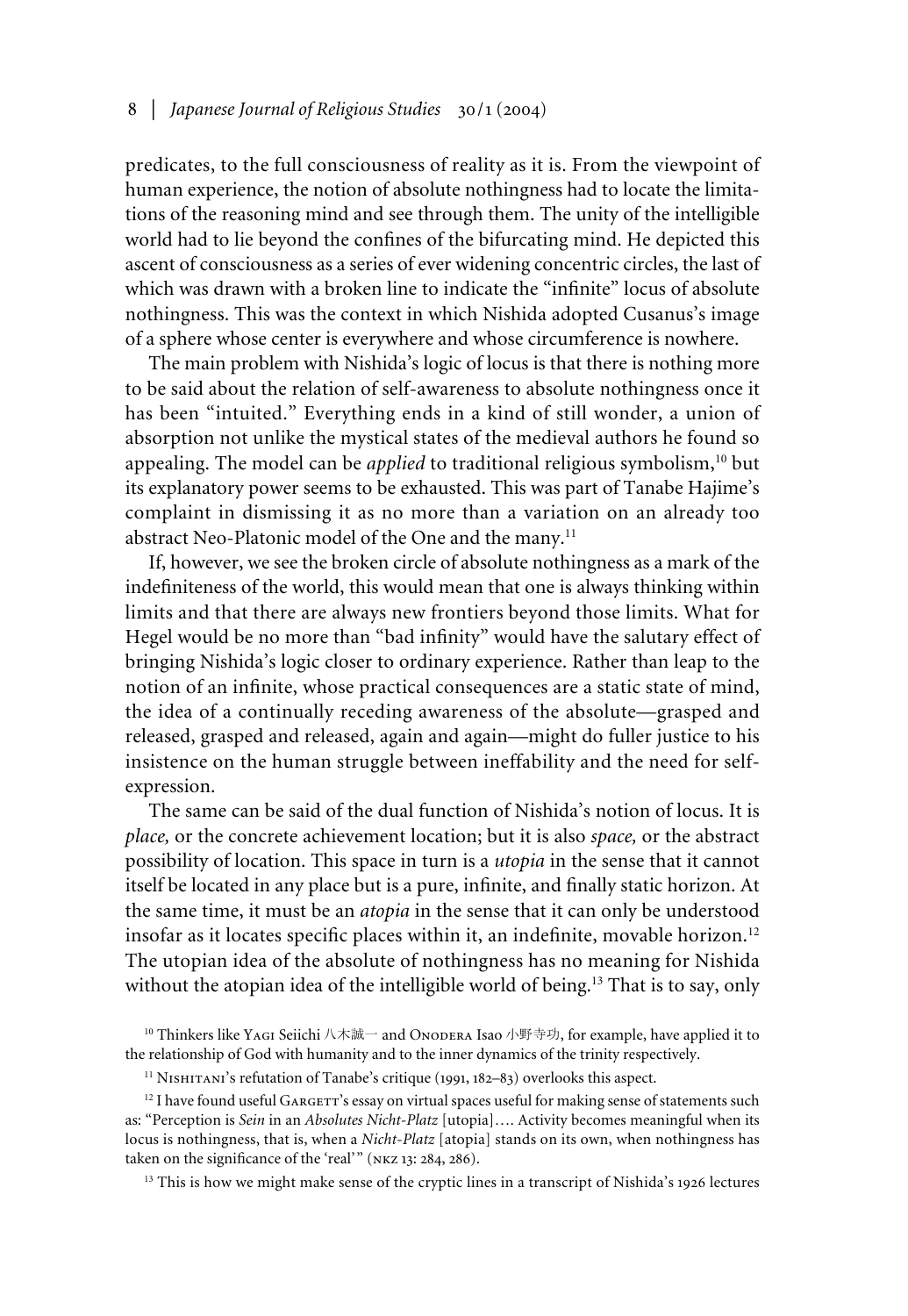the concept of the indefinite gives meaning to the idea of the infinite process of the world. Putting it this way amounts to a critique of pure infinity of the world, which seems to me closer to what Nishida was out to do than his actual language indicates.

#### unity as a union of opposites

From his earliest work, Nishida is interested in recovering a unity of what the mind has torn apart. In *An Inquiry into the Good* he sought a unity of consciousness disrupted by the fiction of a world divided into subjects and objects. As this quest for unity matured into his logic of locus, he came to adopt a pattern of proposing his ideas that is distinctively medieval, and indeed that he seems to have recognized as such: the *coincidentia oppositorum.* One again, the fact that this pattern of thinking harks back to the Middle Ages does not make it inappropriate or wrong. The medieval inheritance of philosophy is too important and too pervasive to dismiss its rhetoric or ideas simply on the grounds of old age. My question is rather whether in this particular case the idea might not have developed meantime into other forms more suited to the aims of Nishida's philosophy. I think it has.

Nishida's first allusion to the pure logic model of a union of opposites appears in an essay written shortly after the publication of *An Inquiry into the Good* in which mentions Rickert's idea of "the unity of the one and the other or the unity of the manifold" as the foundation of logical thought. Accepting Rickert's idea that the "one" of this unity is qualitatively distinct from the units that make it up, he notes that the identity implied in saying that "something is something" (he uses the term *self-identity*  $\exists \exists \exists \neg$ ) implies a negation of its being something "other" than what it is. In place of a simple idea of "identity" (which is what Nishida's *self-identity* means, as is clear from the fact that he uses the same term  $\hat{\equiv}$   $\equiv$  to translate Fichte's "I am I" [NKZ 3: 363]<sup>14</sup>), he found in Rickert a suggestion that the identity of anything—the human individual is only a paradigm—consists in the opposites that combine to make it up.

concerning the need to locate nothingness within being, and not the other way around, in order to speak of a conscious will (nkz 13: 279).

<sup>&</sup>lt;sup>14</sup> In general "self-identity" is only Nishida's way of saying what English prefers to express by the simple term "identity." In general the choice of meanings between identity as (1) a quality of selfunderstanding, (2) the unity of a complex entity, and (3) the selfsameness of an entity, is not the problem in Western languages that the use of any single Japanese term for all three senses would entail. Nishida's "self-identity" refers to the second. It has nothing to do with a "self," except insofar as identity implies something being "itself." Nor does it collpase opposites into a selfsameness. Thus the "identity *of* absolute contradictories" does not mean that contradictories are in fact identical, but that the "unity" of a particular entity is *composed of* absolutely contradictory elements. I asume this, and not a rebuttal of Nishida, to be NISHITANI's intention in a note appended to the English translation of his major work in which he states that the identity of life and death cannot be objective but only experiential (1982, p. 289, n. 8).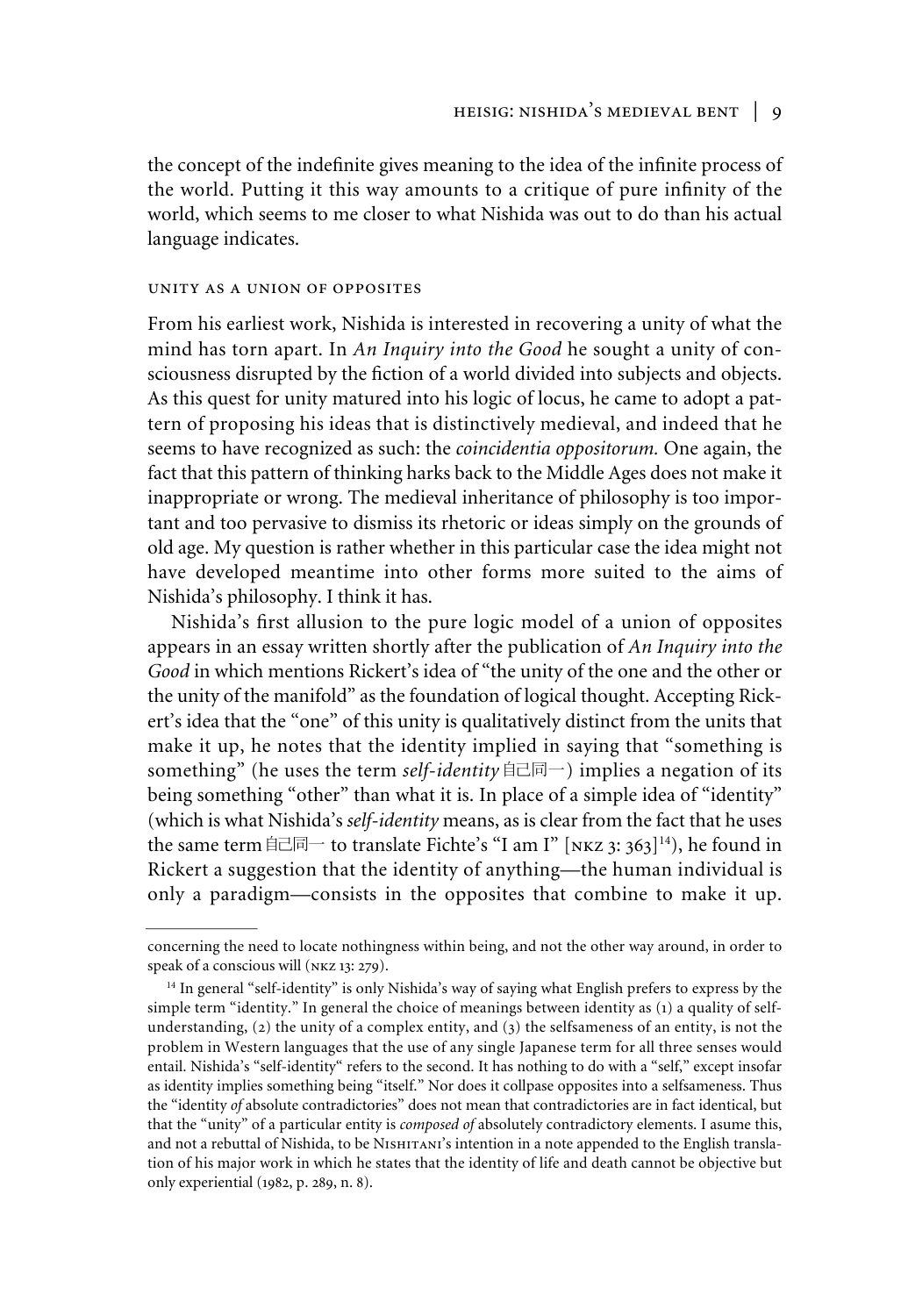Nishida's only addition is the suggestion that the sort of intuitive understanding seen in art shows a similar sort of dynamic at work ( $NKZ$  1: 256–7, 267).<sup>15</sup> The important point here is that he recognizes that it is not only individuals who secure their identities by setting themselves against other individuals, but that the opposition of one thing and characterizes the dynamic activity of all unity, including the final unity that embraces all individual unities of opposites. This idea was to prove fundamental to the direction his thought would take. The fact that Nishida's oppositions are always set up as binary confirms the suspicion that he never parted from the idea that something's "identity" was an analogue of the identity of an individual *I* confronting an individual *You* (or at least of a particular subject confronting a particular object).

In shaping his logic of locus, Nishida developed the idea of an "identity of absolute contradictories." His writings are full of references to a "self-identity of absolutely opposing things." As he puts it, "to think of something as a self determining itself" requires an idea of "a self-identity of absolutely opposing things" (nkz 7: 105). Although the idea of *coincidentia oppositorum* was well known to Nishida from early on, it is not until a very late essay that he makes clear reference to it, observing that "the philosophy of *coincidentia oppositorum* is best expressed by a logic of locus" (nkz 11: 139) and that "intuition is… the locus in which the opposites are located" (nkz 13: 306). The identity of absolute contradictories is meant to describe reality in its entirety and our awareness of it. Thus all relative contradictions needed to be set in a higher order of absolute contradiction.

The problem is that the idea of a union lying behind all opposition is universally applicable only in the most abstract sense: the meaning of the pattern diminishes the more universally it is applied. Thus the opposition between subject and object, God and humans, I and Thou, life and death, motion and stillness, past and present, the created and the creating, the expressing and the expressed, are useful as an index of the *fundamental form of all forms of reality*. But the closer one draws to the *actual form of reality*, to the world as it is ordinarily experienced, the formula is unworkable. This is why Nishida must elevate ordinary experience to abstract heights in order to have anything to say, and why the continued repetition of the pattern quickly grows—as he himself says in his final essay—"stale."<sup>16</sup>

Someone will surely object that Nishida's idea of uniting absolute opposites was only intended to describe a very fundamental structure of reality. But this only pushes the question further back, forcing us to ask if there is anything in

<sup>&</sup>lt;sup>15</sup> The only thing approaching a "union of opposites" in *A Study of the Good* is the attempt to return to a consciousness prior to the separation of the world into subject and object.

<sup>16</sup> 旧き, NKZ 11:4 34. There is a second kind of identity which is weaker and is made up of a combination of contradictories that are *not absolute*, for example, the emperor and the people of Japan. This is contingent on the larger idea and does not affect the point I am making here.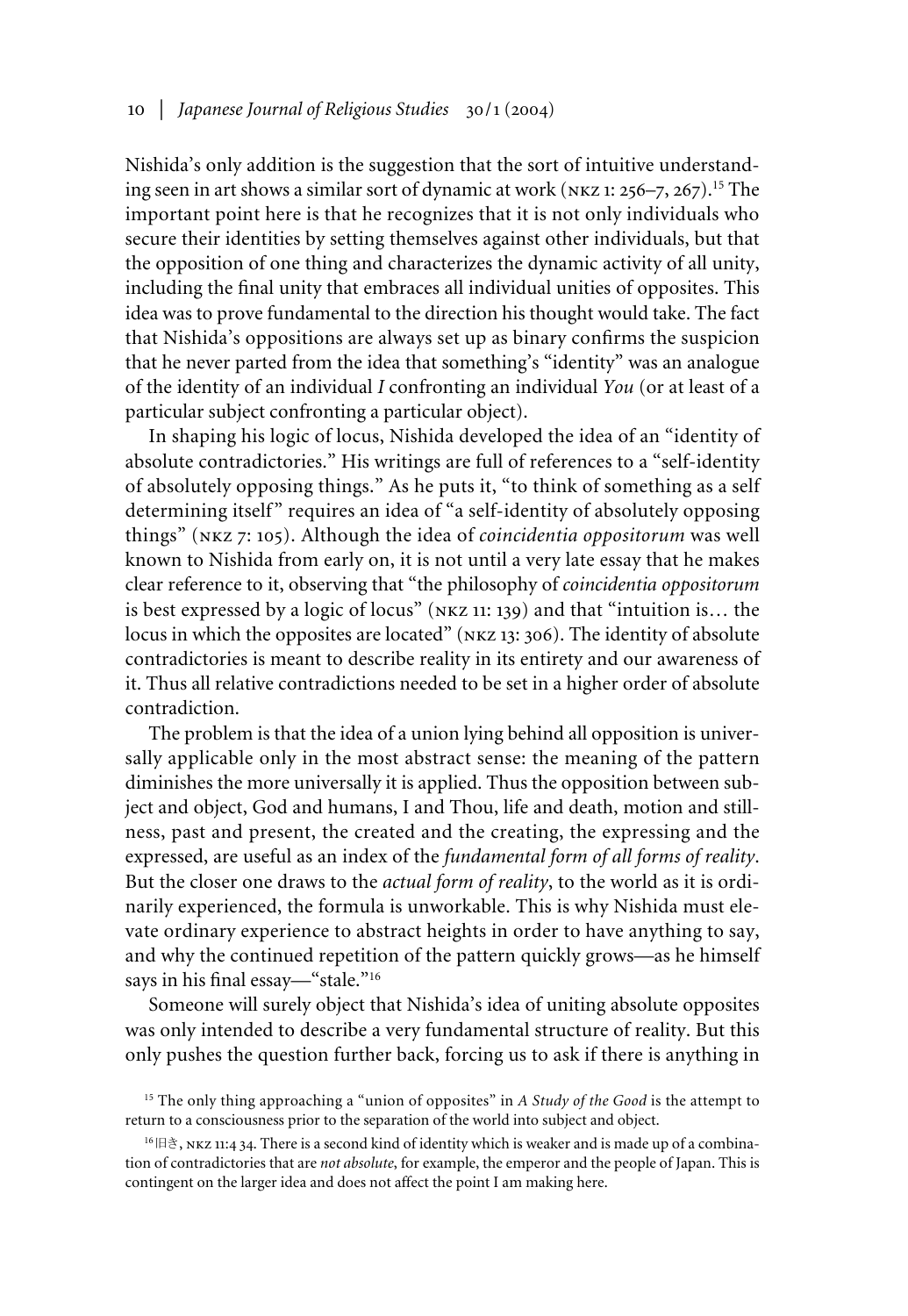reality that could possibly be allowed to count as evidence against the pattern. Nishida was undeterred by such question up to his last essay in which he confirmed his position by stating that the "coincidence" of the opposites worked in inverse proportionality: the greater the distance between the opposites, the more intimately the unity they formed.

Further suspicions are aroused by asking whether Nishida in fact overcame the subject-object dualism as successfully as he thought he had. Rather than break down the logic of dualistic thinking, which would entail a challenge to the universal applicability of binary opposition itself, he directed attention again and again to a greater whole in which the opposites were distinct but not separate. And by leaving them as absolute opposites united on a field or "locus" of consciousness, he in fact elevated the subject of consciousness to a privileged position above the rest of the world. The problem, once again, is not that he accepted "consciousness as the measure of all things," but that he left the assumption tacit.

Be that as it may, Cusanus, to whom Nishida scholars like to refer, actually had a quite different idea of the *coincidence of opposites,* one which, as Ernst Cassirer suggested, separates him from the Middle Ages and places him at the brink of modern philosophy. Cusanus's idea was to reintroduce the idea of the "actual infinite" that Aristotle had dismissed, and he does this by seeing all contradiction as rooted in a non-contradiction of God—" the simplicity before any roots, before the principles of being and not-being."<sup>17</sup> Hence, contradictions in the world are not absolute but coincide precisely because they fall on a common spectrum grounded in that which is infinite. Opposites are always related to each other as "more or less" participating in that ground; opposition is not absolute but relative to its place on the continuum. The truth of the infinite appears in the finite world as an infinite search, a "tendency to the absolute infinite." This recognition of a finite world with an infinite drive is close to the way Nishida combines finitude and infinity, though he appears not to have noticed it.

It is no coincidence that both Tanabe and Nishitani neglected to carry on Nishida's "identity of absolute contradictories." It is not just that they left him his own jargon, but they each took a different direction—Tanabe in the direction of an absolute mediation in the concrete, specific world, Nishitani in the direction of a logic of *soku* (affirmation-in-negation) at work in the structure of human awareness*.* At least indirectly this suggests other choices that Nishida himself may have considered. In any case, for his idea of a dialectical universal to reach its local conclusion, it may have to let go on the idea of simple absolute opposition, even in the revised sense that Cusanus gives it. The ordinary historical world of experience, where things relate to one another and awareness of

17 See his *De Deo abscondito.*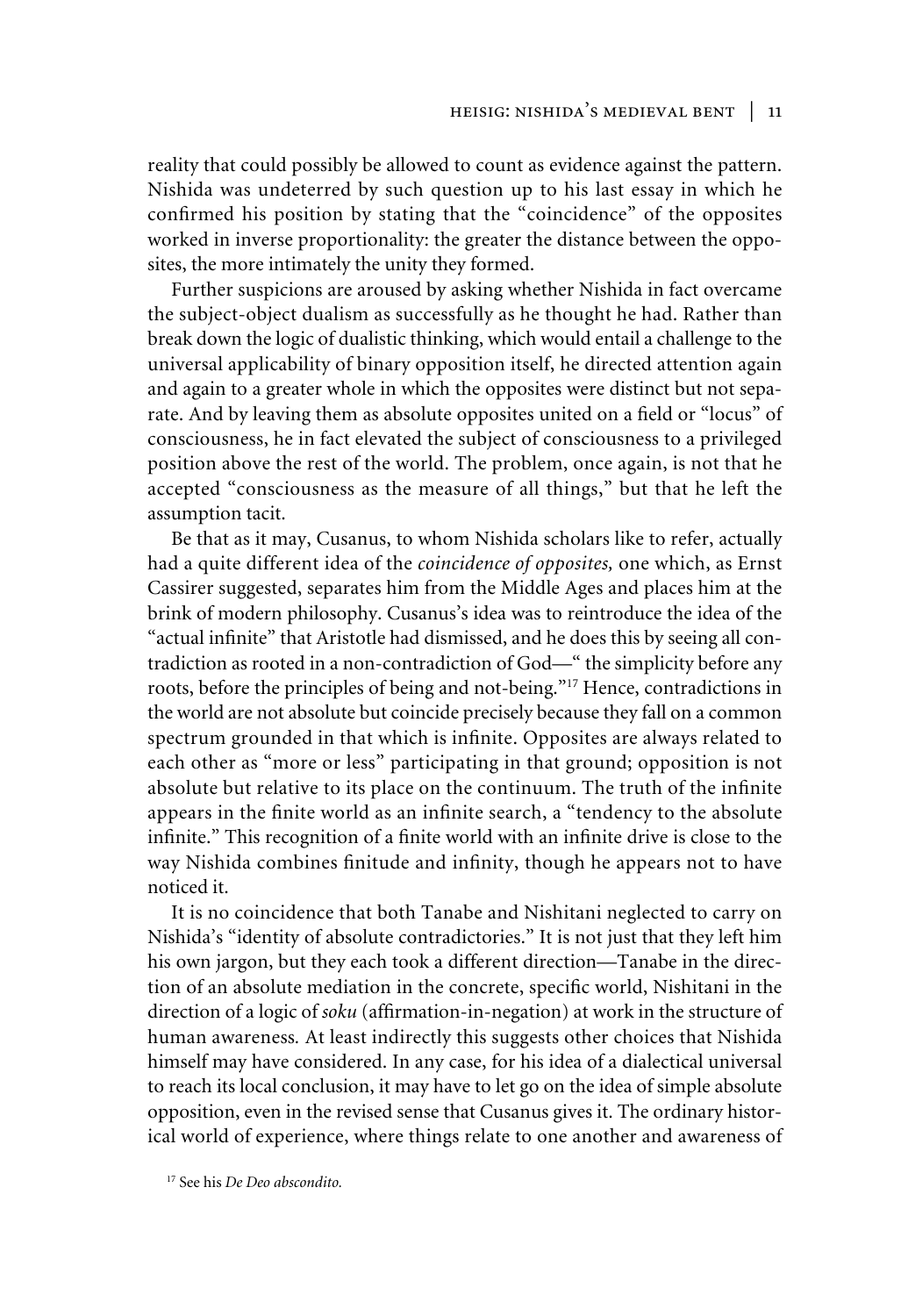## 12 | *Japanese Journal of Religious Studies* 30/1 (2004)

these relations is achieved, is never a world of simple opposition between *two* opposites. Things "take place" through a constellation of numerous conditions. The reality is closer to what Rickert suggested as a "unity of the manifold" than to a "unity of the one and the other." In Whitehead's words, everything that is, is an event that occurs as a "concrescence" of forces; each point in time and space is a meeting point of a manifold of vectors. The determination of the world, even if seen as the self-determination of an infinite absolute, cannot simply gloss over this conditioning or dismiss it as secondary and at the same time claim to be talking about the real world. For Nishida's philosophy to approach the world more closely, it would seem that a way has to be found to dissolve the marriage between the logic of locus and the identity of a single pair of contradictories.

#### experience pure and impure

The stimulus for Nishida's notion of pure experience, the first pivot of his philosophical thought, as he himself suggested, was William James. In fact, James's idea of pure experience is nether "pure" nor is it "experience" in Nishida's sense of those terms. Here again we see what I am calling Nishida's medieval bent at work, transforming a phrase that signaled radical pluralism, confusion, and objective factuality for James, into an idea of unity, harmony, and private intuition.

From the very start Nishida's idea of pure experience was intended as a "unifying principle" for consciousness. In much the same way that our skin provides a boundary to distinguish one individual body from another, individual consciousnesses need something to distinguish them one from another. The "identity" of a particular consciousness cannot lie in the mere physical encasement of the brain in a cranial cavity, because one cannot speak of consciousness except as a form of interaction with the world. By its nature, consciousness overflows the skin. Nishida rejected the idea of the individual body as a mere receptor or sense data which are then processed by the consciousness mind. This way of thinking did not get to the original state of the interaction of mind and world, or what he called "pure experience." The subject-object distinction was an idea imposed on a more basic, *pure* event of interaction.

So much for its purity. By naming it *experience*, Nishida thought he had also set himself on the firmest of "empirical" footings. Whereas ordinary empiricism focused on empirical data, Nishida reached back to an earlier stage of consciousness. He rejected the suggestion that his "experience" was a form of "psychologism,"<sup>18</sup> that is, it was no mere private, subjective form of self-introspection. At the same time he was not prepared to take a position similar to the

<sup>&</sup>lt;sup>18</sup> See the preface to the 1936 edition of *An Inquiry into the Good* (Nishida 1990, p. xxx1).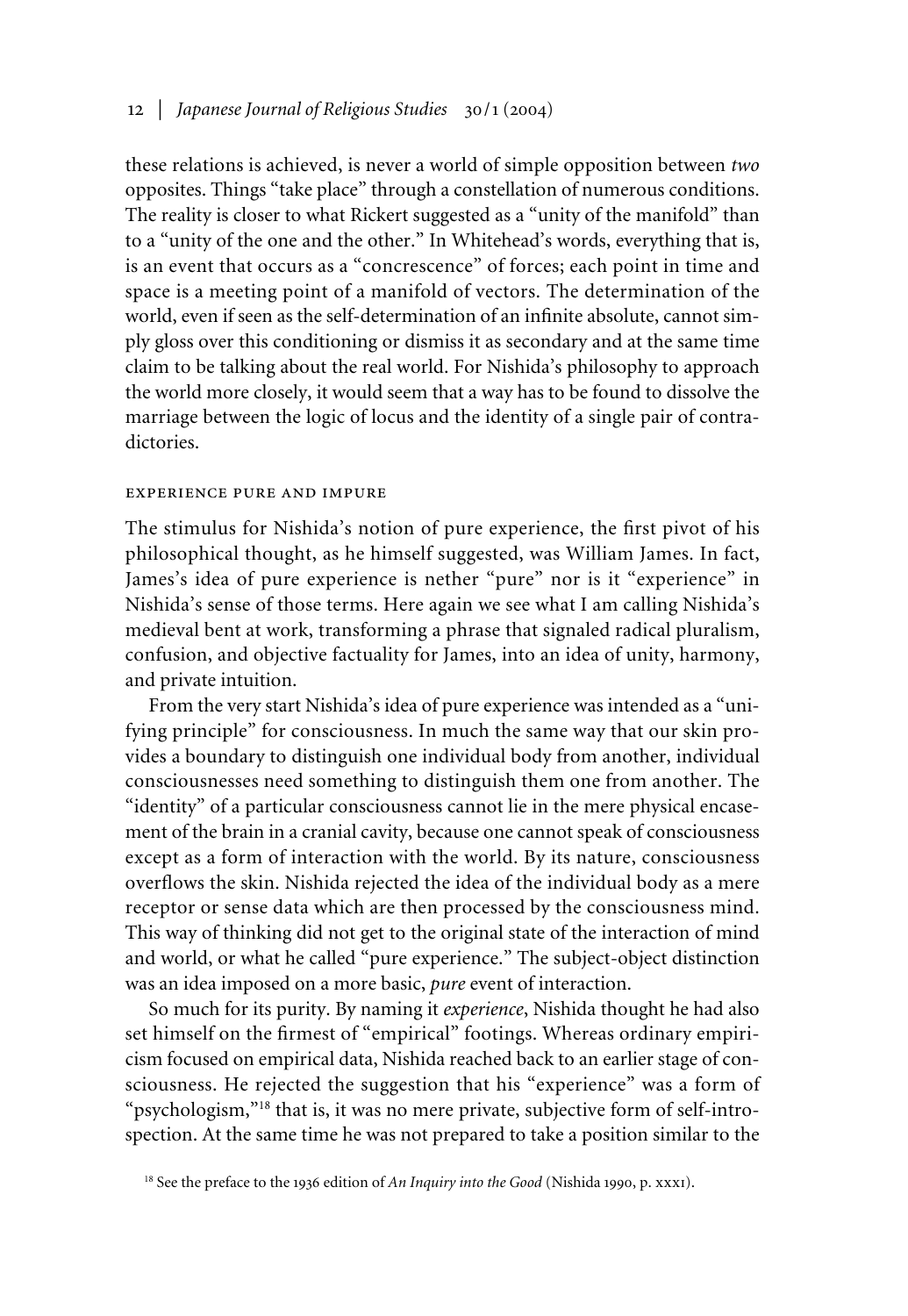phenomenologists and call it "objective." He wanted pure experience to take the place of Hegel's mind as the principle of reality itself, and yet the only access to pure experience was through individual consciousness. The only conclusion one can reach is this: as long as Nishida used the term "pure experience," he did not ask the kinds of questions that would establish his position vis-à-vis the critical questions raised by the various positions he was rejecting. It was enough for him to have cracked through the subject-object distinction. As his thought developed, he let the idea of pure experience and these accompanying questions fall by the wayside, focusing instead on the nature of the interaction of consciousness and the world.

In any case, Nishida's "pure experience" is as distant from the thinking of James as the Middle Ages are. Nishida insisted that the drive to seek a single principle of unity in reality prior to the emergence of the notion of subjectivity is a matter of "empirical fact." He distinguished it from the "arbitrary assumption" of Francis Bacon that a subject can intuit objects in the world (NISHIDA 1990, 39). But in fact, what Bacon meant by *experimentare*–the experience of the intuiting individual—is much closer to Nishida than either of them are to the idea of publicly verifiable fact. In the end, it is the testimony of the experiencer that establishes fact, not the convergence of the results of a community of experiencers based on agreed methods of observation. Any logic based on such experience is beyond any such controls, which is precisely what Husserl (whom Nishida accused of turning intuition into "pure description," nkz 1: 366) calls "psychologism." Bluntly put, one is asked to *apply* Nishida's category of pure experience to one's own intuitions of reality, but here again, there is nothing that could possibly count against the applicability.

There is no need to labor the point that this is centuries removed from the radical empiricism of William James. Like the medievals before him, Nishida sought the height of experience in a unity of consciousness in which the individual was drawn out of the world of the many and united with the One. The intuition of such a unity was not simply a loss of subjectivity but touched on the ultimate nature of reality itself. For James, what made experience *pure* was that it was irremediably *impure* and not subservient to the clean-cut expectations of the categorizing mind. What made it *experience* was not the discovery within consciousness of the same principle of unity that governed reality, but a stepping into the flowing stream of a changing, impermanent, radically plural world. For James, "there is no place you can stand from where the universe looks to be one," and no amount of intuition can override that confirmation of a plural world. Where Nishida stood to see that oneness was clearly, for James, no more than an "arbitrary assumption."

The intuition of unity that Nishida sought in Cusanus, Eckhart, and Boehme may have been lacking in modern German philosophy as he read it. But it was not the same desire for "the more" that James admired in the mystics' drive for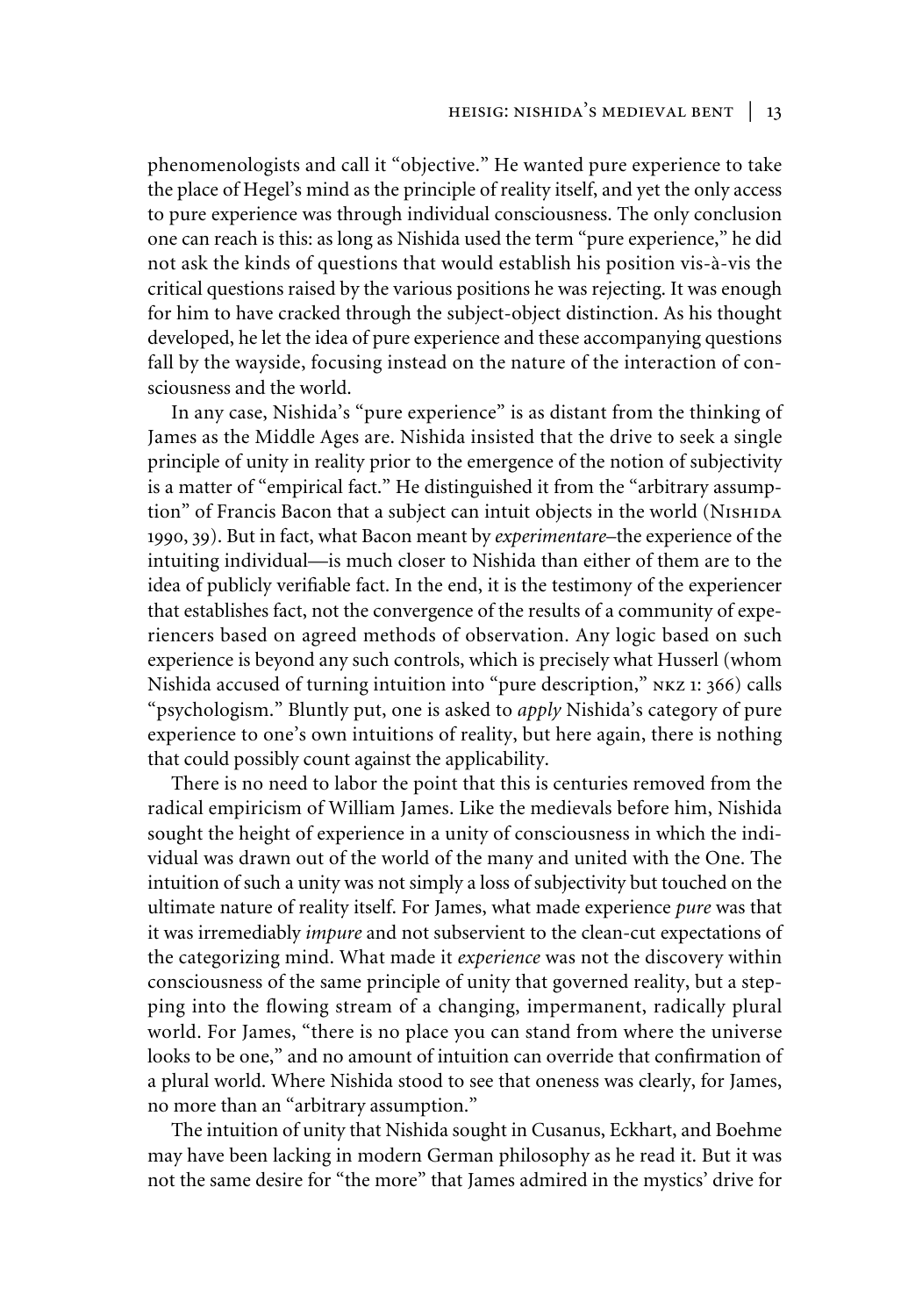unity with the divine. To counter the challenge implicit in the very texts Nishida was reading at the time he borrowed the term "pure experience," Nishida philosophy would have to examine the "intuitive" leap in logic in his from a unity of consciousness to a unity of reality.

#### knowledge private and communal

Knowledge, for Nishida, could only be grounded on the intuition of universal principles, and the expansion of knowledge, on the observance of how these principles take concrete form in the world. The surest knowledge was philosophical knowledge, and the height of philosophical knowledge was self-awareness. Where self-awareness was lacking, understanding was incomplete. All other knowledge—scientific, technical, or artistic—was derivative and conventional. Despite the starting point in experience, abandoned once it has yielded its intuition of unity, the logic of Nishida's approach is deductive in nature.

The most obvious problem with this sort of philosophical vision is that it has a difficult time distinguishing one event in history from another except as particular manifestations of a universal. Since no possible event in history could ever break that ultimate unity, since no particular could break free of the universal in terms of which it is determined, the obvious distinctions of time and space that allow us to observe history in the making and to remember the history of events gone by are reduced to abstract forms of opposites uniting with one another: past and future collapsed into an eternal Now, specific loci abstracted to manifold centers of the infinite, circumferenceless expanse of reality. Along with the forfeit of the distinctions that allow us to seek patterns in history goes a forfeit of the right to make moral statements regarding which events should be supported and which suppressed. Without some sense of a linear history under the control of conscience, *all* of history is located in the same moral environment. The only evil is the evil of failure to recognize this, the evil of bifurcating within consciousness what is originally unified. The concreteness of morality is removed from the sphere of individual virtue, decision, and discipline and elevated to the inexorable workings of the universal.

The problem goes back to the nature of knowledge. In medieval thought rational knowledge of the natural world was subject to revelation about a supernatural world, and the laws of nature were complemented by divine mandates. As a way of defining the limits of knowing and acting, such a mode of thought shackled the mind and heart with conventions beyond the reach of critical thinking. Modern philosophy broke those chains and obliged religion to seek its contributions to culture and history elsewhere. Even if this displacement of religion ultimately led to a fragmentation of life and a loss of a sense of unity, as Nishida, like Hegel before him, recognized, the insight is irreversible. Hegel replaced the dualism of a supreme being beyond the world of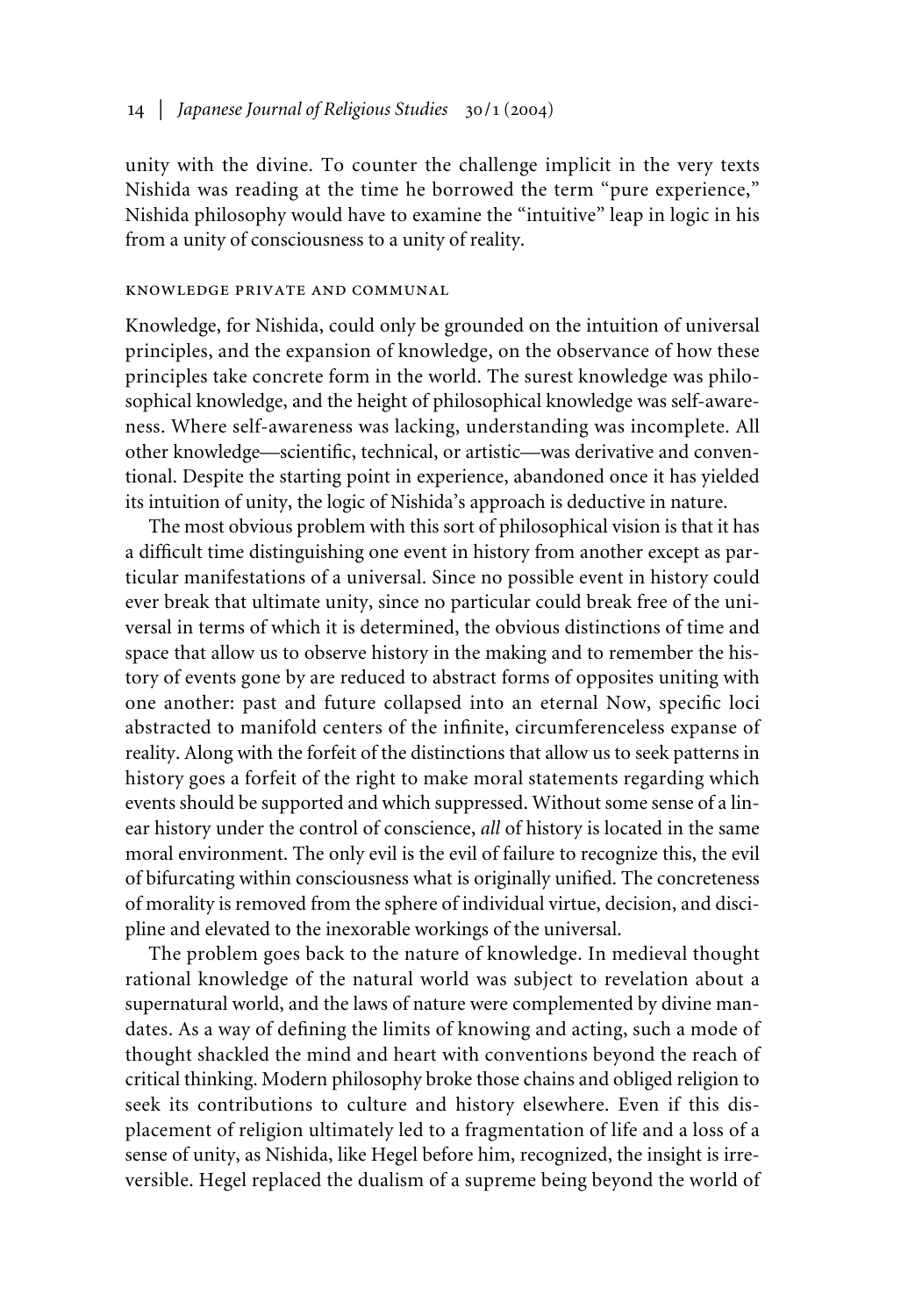becoming with a unified reality of mind, and from there sought to displace the dualism that Descartes and Kant had reinstated, at the same time insisting that history is a process whose meaning and direction can be deduced from the observance of human events.

Nishida never took this step. And if, unlike James and Bergson, he did not conceive that "the whole of things could have been much superior to what it is," neither did he subscribe to the Leibnizean idea that this is "the best of all possible worlds." He simply did not make the question part of his philosophical vision. And, at a much lower level of abstraction, this same indifference passed over to individual morality.

The reason for this may not lie so much in Nishida's preference for abstraction as in his identification of insight and experience with private consciousness. For all his attempts to transcend ego-centered, subjectivistic thinking, Nishida's thought remained centered on the "purity" of individual experience, uncontaminated by the thought-processes of others. Like the *speculum mentis* of the medievals, Nishida's consciousness was not determined by the consciousnesses of others or by anything like a *Zeitgeist.* At most it was seen as the self-determination of the world, which is simply another way of refusing to take the determinations of history seriously. For an intuition of the real to be true, it had to be free of all such influence, a harmonious interaction of reality with individual consciousness in which each reflects the other and nothing is lost or added.

Bergson, too, championed intuition as the supreme form of perception, and went so far as to ground the coldest data of science on such intuition. But there is a crucial difference: for Bergson the mind was shaped by the community of minds, and shaped so radically that no self-reflection would be possible without that community. Consciousness was social. Nishida was surely aware of this from his early reading of Bergson, but his own efforts to introduce anything like a socially-conditioned mind stopped short at the image of a single *I* facing a single *You* and discovering itself through the negation of itself in the other. As such, the idea of morality, and its connection with conventional thinking and social mores, blears the frontiers between the *ought* and the *is.* I am not persuaded that any rereading of his texts will clarify the matter. What is called for is a development of Nishida philosophy beyond the point that Nishida himself was able to take it.

## *Advancing Nishida Philosophy*

It is time to return to the question of what all of this means for the future of Nishida's philosophy. To say that Nishida had a medieval bent is not the same as saying that his philosophy is fundamentally medieval. It is in fact unthinkable except in the twentieth-century. But neither does this mean that the ideas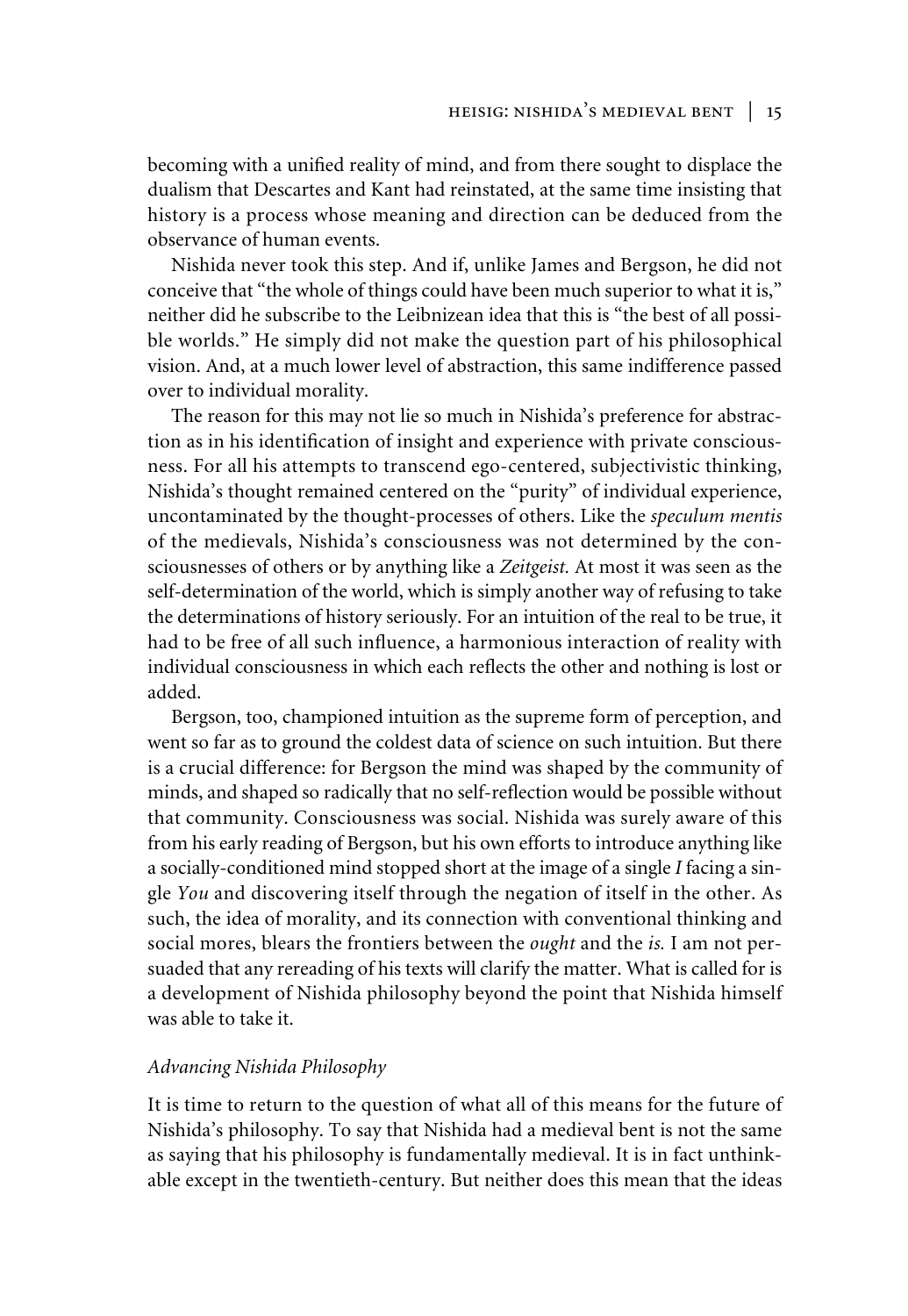singled out above are merely incidental to his thought. They are so much a part of his thought that it may well be that the sorts of alternatives suggested above would only end up erasing its principal inspiration.

So we are left with a paradox, though not an uncommon one for any philosophy insofar as it carries with it tacitly vestiges of the past inconsistent with its professed worldview. Obviously Nishida is using resources and asking questions that place him in the twentieth century where a medieval would have been completely lost, and yet he is answering those questions and interpreting his resources with certain medieval formulas that seem to have escaped sufficient critical attention.

It should be clear that, at least in the four areas indicated, I consider Nishida's medieval bent a disability for the advance of his thought. This is so not merely because there are better alternatives, but also because that medieval bent isolated him from history, leaving him so free to juggle his abstractions that throughout the latter sections of his final essay he was able to accuse others of being abstract while asserting that he himself stood firmly rooted in the concrete. But the still greater disability is the one inflicted by those students of Nishida who safeguard his *system* at the cost of forfeiting the spirit of inquiry and the adventure that drove him.

Confronting Nishida's medieval bent may help preserve something of what was lost from the mystical tradition. On this point his initial instincts seem to me solid and still valid. At the same time, questioning that bent may help us better to see Nishida's ideas as milestones on a road that still lies ahead rather than as cornerstones of an unmovable cathedral. Nishida's texts are buried once and for all in books that cannot be revised. For those content with seeing philosophy as the history of ideas, this is enough. But to take the further step of simply repeating what he thought, or applying it *tel quel* to problems of today, missses the adventure and risks making a debility of what was in fact Nishida's greatest strength: his constant self-questioning. Nishida philosophy is different from the study of what Nishida wrote. Nishida developed by reading, borrowing, altering, and discarding. Up to his last essay, he rarely stepped into the same river of thought twice. Why should his essays become sacred texts when Nishida philosophy is so much more exiting than Nishida exegesis? Why should placing Nishida on the autopsy table be more faithful to his philosophy than breathing new life into the inheritance he left behind?

For my part, I am convinced that there are certain anachronisms in Nishida's philosophy that can be cured—but not without liberating Nishida philosophy from the confines of Nishida's writings. I am not so presumptuous as to suggest what might have happened had he read different philosophers, or had he read some of them more carefully. The possibility of answering such questions died with Nishida. At the same time, I see no need simply to share his assumptions in order to acknowledge his legacy, esepcially since Nishida him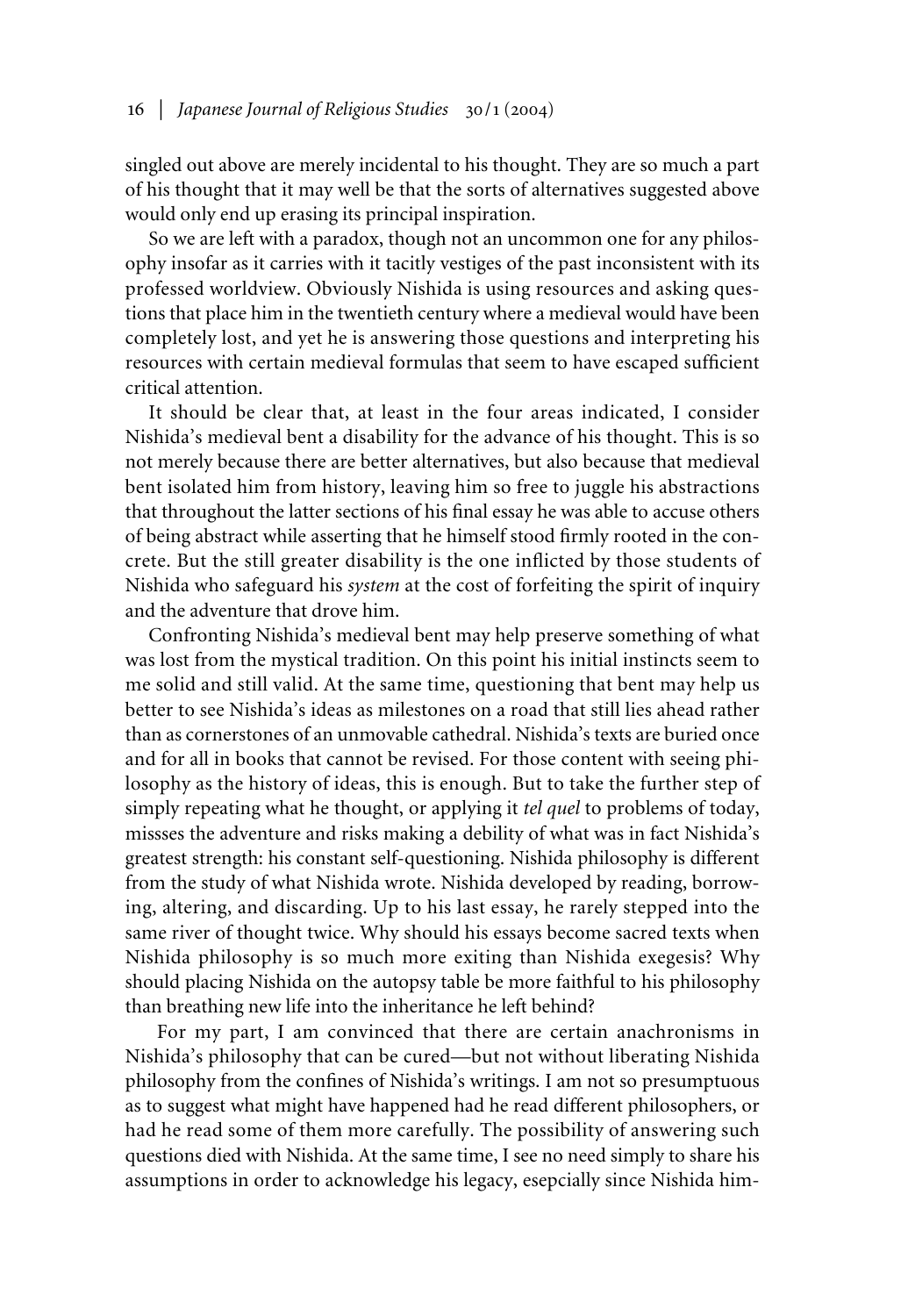self could never have worked out his philosophy merely by understanding the thinkers who went before him and embracing their assumptions. The closer we look at the grind of the glasses Nishida wore when he read, the more we see something distinctively medieval about it. As critical as this was for his contribution to twentieth-century thought, it needs to be advanced if his writings are to be read long into the twenty-first. If there is no place for such thinking in the circles of Nishida philosophy, then the future of that philosophy cannot rest there either.

#### bibliography

| BERGSON, Henri |  |
|----------------|--|
|----------------|--|

1946 *The Creative Mind.* New York: Philosophical Library.

- Blumenberg, Hans
	- 1966 *The Legitimacy of the Modern Age.* Cambridge: mit Press.
- BRIENT, Elizabeth
	- 2002 *The Immanence of the In³nite: Hans Blumenberg and the Threshold to Modernity.* Washington, Dc: Catholic University of America Press.

### Cestari, Matteo

2001 *Il corpo e la conoscenza: L'intuizione attiva e l'eredità di Cartesio.* Venetia: Cafoscarina.

# GARGETT, Adrian

2001 "Virtual Spaces," *The Journal of Cognitive Liberties* 2/3: 9–29.

## McGinn, Bernard

2001 *The Mystical Thought of Meister Eckhart: The Man from Whom God Hid Nothing.* New York: Herder and Herder.

# Nishida Kitarõ

- 1978 『西田幾多郎全集』 Nishida Kitarō zenshū [Collected works of Nishida Kitarõ]. Tokio: Iwanami Shoten.
- 1990 *An Inquiry into the Good.* Trans. by Masao Abe and Christopher Ives. New Haven: Yale University Press.

# Nishitani Keiji

- 1982 *Religion and Nothingness*, trans. by Jan Van Bragt. Berkeley: University of California Press.
- 1991 *Nishida Kitarõ,* trans. by Yamamoto Seisaku and James W. Heisig. Berkeley: University of California Press.

## Tremblay, Jacynthe, trans.

2002 Nishida Kitarõ, *L'Éveil à soi*. Paris: cnrs Ediitons.